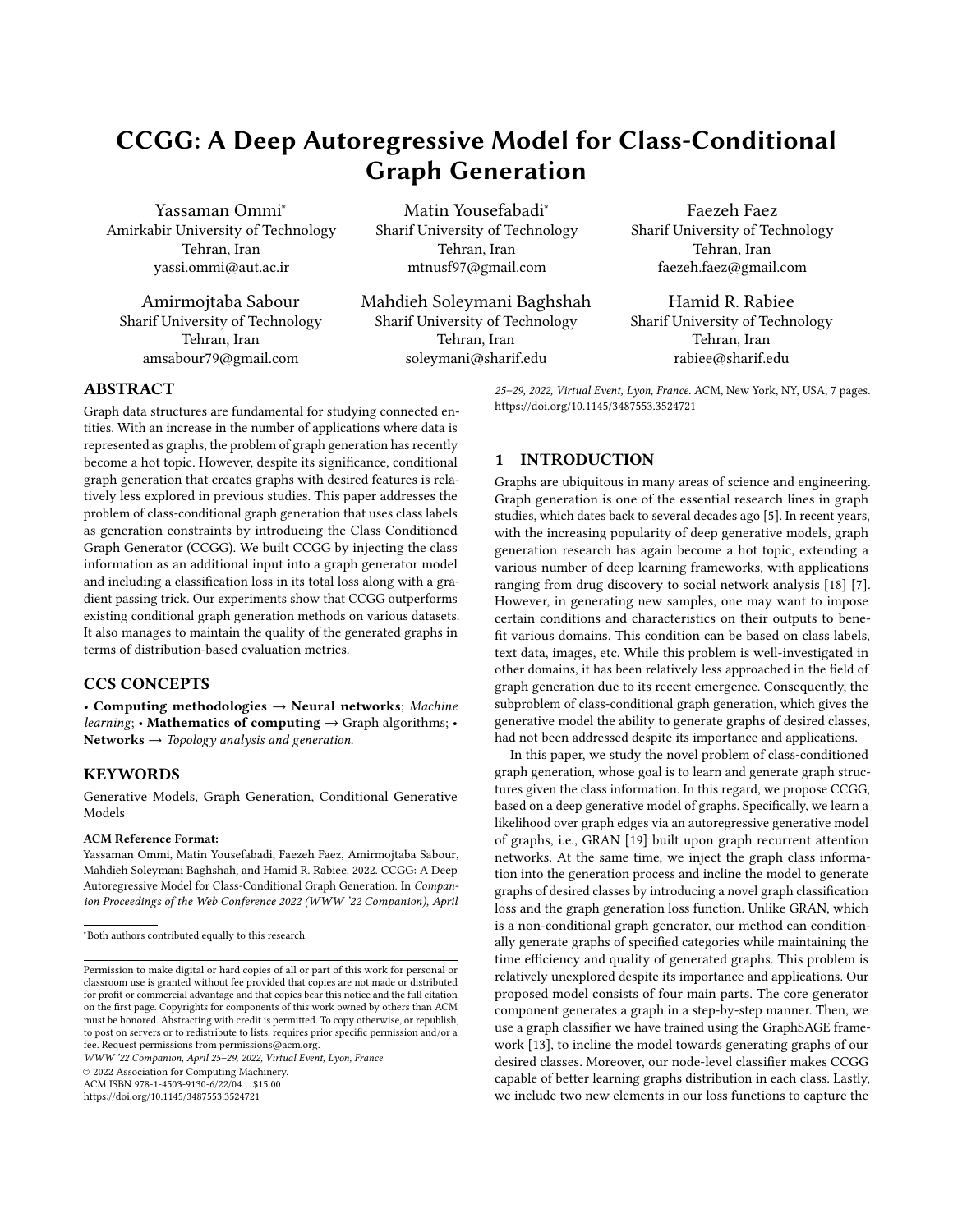requirements of the classification task. The overview of our model is depicted in Fig [1.](#page-2-0)

We summarize the key contributions of our work as follows:

- We address the novel problem of class-conditional generation, which has not been directly addressed in the past, by injecting the class indicator into the primary model.
- Unlike the previously proposed generator, we utilize GNNs to better capture the input graphs' topology, supporting the generation of more realistic graphs.
- We have used node classifiers, which were relatively less employed by the previous studies, improving the quality of the generated samples.
- We have defined a novel loss function that can successfully take the model's different components into account while also facilitating the task of generating larger graphs from smaller initial graphs.

## 2 RELATED WORK

#### 2.1 Graph Generators

Recent advances in deep learning, the limitations of classic graph generation methods, and the field's broad application have resulted in the development of deep graph generators over the past few years. The goal of graph generators is to either implicitly or explicitly learn a distribution based on a train set of observed graphs and to be able to sample from the said distribution to obtain new graphs with similar properties to the train set. In general, these methods can be categorized according to their framework into autoregressive, VAE-based, GAN-based, RL-based, and flow-based models, as introduced in [\[7\]](#page-5-2). For instance, [\[1\]](#page-5-5) proposes an autoregressive graph generator, utilizing the LSTM model, while [\[12,](#page-5-6) [24\]](#page-6-1) are latent space-based models, extending the VAE framework. Moreover, there exist methods that use generative adversarial nets (GANs), like [\[2,](#page-5-7) [9\]](#page-5-8) that operate on random walks to create realistic graphs, or [\[4\]](#page-5-9) that takes the entire graph as input.

#### 2.2 Conditional Generators

Conditional sample generation is a fundamental problem for generative methods with many applications. It is an advantageous feature for generative models, as it provides the means of inducing desired characteristics in the generated outputs. In this regard, this problem has been widely explored in various domains such as image and text. Many text and image generators are conditioned on multiple input types. For instance, [\[25\]](#page-6-2) proposed SentiGAN, a GAN-based model to generate sentimental text under the condition of specific emotional class labels, while [\[26\]](#page-6-3) extends the VAE framework to build a text generator conditioned on a given topic label. Moreover, [\[16,](#page-5-10) [21,](#page-5-11) [27\]](#page-6-4) propose deep image generators, applying specific attributes and conditions to their generated output. On the other hand, there exist generators that are conditioned on a sequence of inputs rather than a single label [\[11\]](#page-5-12). For example, [\[17\]](#page-5-13) visualizes a story by generating a sequence of images given a multi-sentence paragraph, [\[3\]](#page-5-14) creates realistic images based on a provided description, and [\[31\]](#page-6-5) proposes a method to manipulate an image based on a textual instruction. However, there is still much work for conditional graph generation compared to similar studies in other domains, such as text and image.

This issue is also a concern with graph data structures, where constructing graphs with given domain-specific conditions can be of great significance, such as particular molecular optimization for drug discovery [\[15\]](#page-5-15). Considering this, GraphVAE [\[24\]](#page-6-1) presents a conditional setting on their model, by utilizing a molecule decoder, for the specified task of molecular graph generation. Though they still can't guarantee the generated molecules' semantic (chemical) validity. Recently, AGE [\[8\]](#page-5-16) has proposed a deep generative model with attention, which can be conditioned on an input graph and outputs a transformed version of it, which can be analogous to its evolution. Existing graph generation methods have approached this problem with varying procedures like directly injecting validity constraints [\[22\]](#page-5-17), or latent space optimization [\[20\]](#page-5-18). Furthermore, [\[28\]](#page-6-6) proposes a GAN-based conditional graph generator that contacts a condition vector to the nodes' latent representations to make their model able to generate graphs conditionally. However, recent graph generation studies have not directly studied the class-conditional generation problem.

# 3 PROBLEM FORMULATION

We focus on the novel problem of class-conditional graph generation. Suppose we are given a set of graphs  $G = \{G_1, G_2, ..., G_n\}$  with the set of graph classes  $C = \{C_1, C_2, ..., C_m\}$ , where  $G_i = (V_i, E_i) \in$  $C_i$  denotes a graph of the class  $C_i$  with the set of nodes and edges  $V_i$ and  $E_i$ , respectively. Our goal is to train a graph generative model on a dataset of graphs to generate new graph structures given the desired class label at inference time.

# 4 METHOD

This section presents our CCGG model, a deep autoregressive model for the class-conditional graph generation. First, we introduce the GRAN model that we employ as a powerful GNN-based graph generator in our model. Then, we present the proposed conditional graph generation model.

#### 4.1 Background: GRAN model

Many advances have been made to introduce deep models for generating graphs regardless of their structures by estimating their distribution in recent years. Among recently proposed methods for the graph generation problem, we have utilized GRAN [\[19\]](#page-5-3) for our study. Compared to other previous methods like GraphRNN [\[30\]](#page-6-7), GRAN uses Graph Neural Networks with an attention mechanism, which enables it to reach state-of-the-art results while preserving scalability to much larger graphs.

For an undirected graph  $G = (V, E)$ , where V is the graph's node-set, and E represents its edge set,  $A^{\pi}$  can be considered as the adjacency matrix of the graph, where  $\pi$  is a specific node ordering of the graph. Therefore,  $L^{\pi}$  can be denoted as the lower triangular part of  $A^{\pi}$  and we have  $A^{\pi} = L^{\pi} + L^{\pi}$ . GRAN then generates the graphs by utilizing a step-by-step approach where at each step  ${\cal B}$ rows of  $L^{\pi}$  is generated. Each block in the  $t^{th}$  step, is represented as  $L_{\mathbf{k}}^{\pi}$  $\overline{b}_t^{\pi}$ , and is a sequence of vectors  $L_i^{\pi} \in R^{1 \times |V|}$ , where  $i \in b_t =$  ${B(t-1) + 1, ..., Bt}$ . Thus, at each generation step, GRAN tries to optimize the following likelihood to generate one block of nodes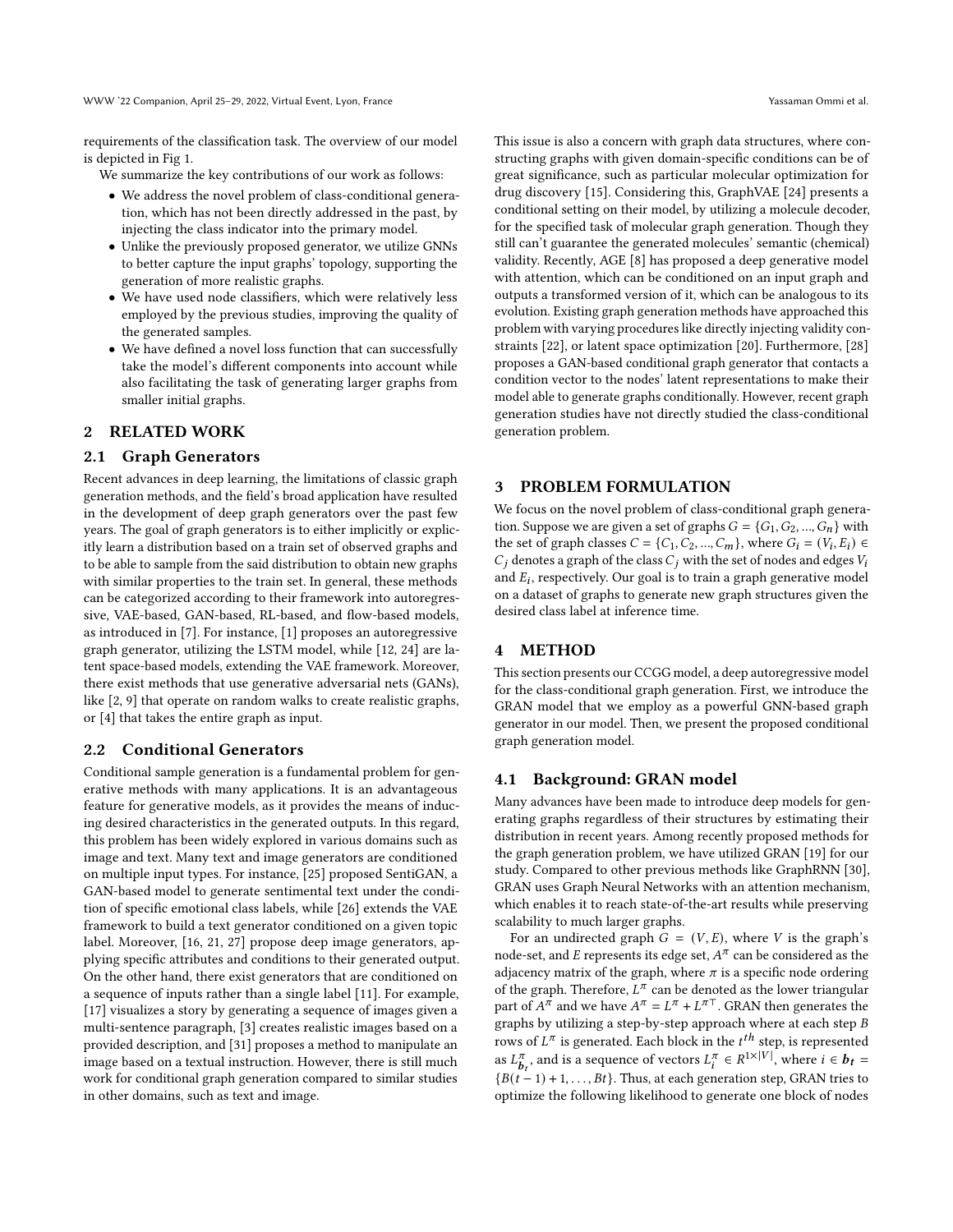<span id="page-2-0"></span>

Figure 1: Overview of the proposed CCGG model. (top figure) Multiple steps of generating node blocks generate the final desired graph from an input subgraph. (bottom figure) Nodes with the same color are generated in the same step. The graph generator component generates new nodes and associated edges utilizing the condition injector in each graph generation step. Then using the node classifier and graph classifier, the node-level classification loss and the graph-level classification loss are added to our final loss function.

and its associated edges:

$$
p(L^{\pi}) = \prod_{t=1}^{T} p\left(L_{b_t}^{\pi} \mid L_{b_1}^{\pi}, \cdots, L_{b_{t-1}}^{\pi}\right).
$$
 (1)

GRAN then assumes a representation for each node at each step and updates them using the following GNN with attentive messages:

$$
m_{ij}^r = f\left(h_i^r - h_j^r\right) \tag{2}
$$

$$
\tilde{h}_i^r = [h_i^r, x_i] \tag{3}
$$

$$
a_{ij}^r = \text{Sigmoid}\left(g\left(\tilde{h}_i^r - \tilde{h}_j^r\right)\right) \tag{4}
$$

$$
a_{ij}^r = \text{Sigmoid}\left(g\left(\tilde{h}_i^r - \tilde{h}_j^r\right)\right) \tag{5}
$$

$$
h_i^{r+1} = \text{GRU}\left(h_i^r, \sum_{j \in \mathcal{N}(i)} a_{ij}^r m_{ij}^r\right) \tag{6}
$$

where  $h_i^r$  is the representation for node *i* after round *r* ,  $m_{ij}^r$  is the message vector from node  $i$  to  $j$ ,  $x_i$  indicates whether node  $i$  is in the previously generated nodes or the newly added ones, and  $a_{ij}^r$  is an attention weight associated with edg  $e(i, j)$ . Here,  $f$  and  $g$  are 2-layer MLP with ReLU nonlinearity.

Finally, after R rounds of updating the node representations, the edges connecting the nodes of the  $t^{th}$  block to other nodes are generated using a mixture of Bernoulli distributions. The parameters of the distributions are obtained via two MLPs with ReLU nonlinearities, using the final node representations derived from the last step.

$$
\alpha_1, \dots, \alpha_K = \text{Softmax}\left(\sum_{i \in b_t, 1 \le j \le i} \text{MLP}_{\alpha}\left(h_i^R - h_j^R\right)\right), \qquad (7)
$$

$$
\theta_{1,i,j}, \dots, \theta_{K,i,j} = \text{Sigmoid}\left(\text{MLP}_{\theta}\left(h_i^R - h_j^R\right)\right). \qquad (8)
$$

Here,  $\alpha_i$  and  $\theta_{k,i,j}$  are the parameters associated with the mixture of Bernoulli distributions. Therefore, the probability of generating the block  $L_h^{\pi}$  $\frac{\pi}{b}$  can be written as:

$$
p\left(L_{b_{t}}^{\pi} \mid L_{b_{1}}^{\pi}, \ldots, L_{b_{t-1}}^{\pi}\right) = \sum_{k=1}^{K} \alpha_{k} \prod_{i \in b_{t}} \prod_{1 \leq j \leq i} \theta_{k,i,j}.
$$
 (9)

#### 4.2 Class Conditional Graph Generation

This section presents our CCGG model, a deep autoregressive model for the class-conditional graph generation. The method adopts the GRAN model [\[19\]](#page-5-3) as the core generation strategy. Moreover, CCGG consists of three main components. As the first component, the core generator component uses a condition injector that enters the class labels of the graphs as conditions into the training procedure.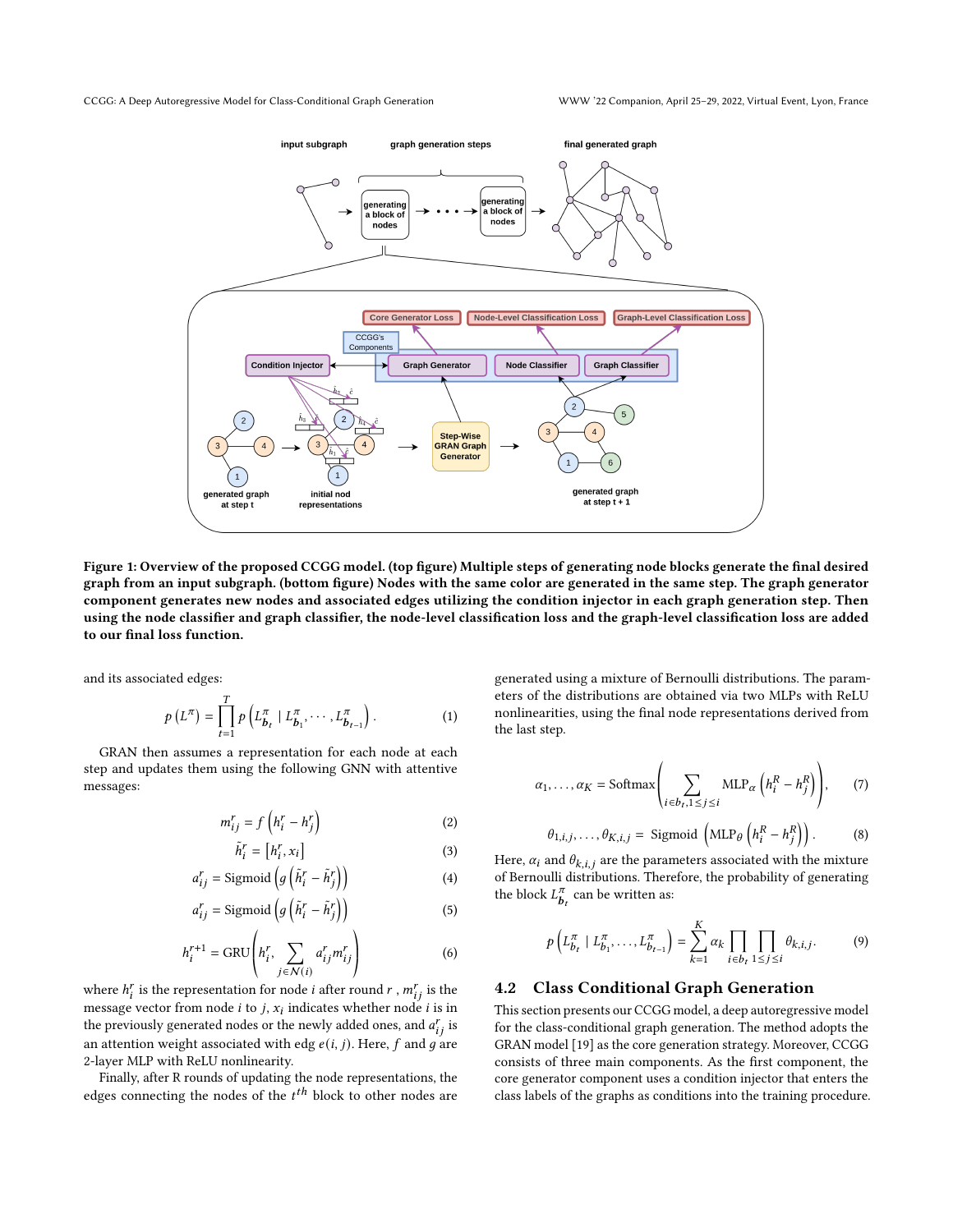Secondly, we employ a graph classifier to conduct the graph generator to produce graphs holding the desired condition (i.e., class label). We adopt a node classifier as the third component, enhancing the model's generative process. Moreover, we introduce our customized loss function that combines the results of all components to enable the CCGG in capturing the class-based structures of graphs regardless of their size. Finally, we will elaborate on the approach we employed to deal with the gradient flow problem we faced during the training phase.

4.2.1 The Core Generator Component. This component is responsible for generating new edges and nodes of the graphs. Here, we inject the class labels of the graph into the node representations such that CCGG can approximate class distributions, and the dataset's general distribution. To do this, at the  $t^{th}$  step of generation, we first obtain an initial node representation for the previously generated nodes by concatenating the outputs of two linear mappings:

$$
\hat{h}_{b_i} = W^h L_{b_i}^{\pi} + b^h, \quad \forall i < t,\tag{10}
$$

$$
\hat{c} = W^c c + b^c,\tag{11}
$$

$$
h_{b_i}^0 = \left(\hat{h}_{b_i}, \hat{c}\right). \tag{12}
$$

Where  $L^{\pi}_{\mathbf{k}}$  $\frac{\pi}{b_i}$  is a block of vectors sized BN, representing the elements of  $L^{\pi}$  in the rows  $[B(i-1) + 1, \ldots, Bi]$ , and N is the maximum allowed number of graph nodes. Thus,  $\hat{h}_{b_i}$  is the pre-initial representation for the  $i^{th}$  block nodes, calculated via a linear mapping. Moreover,  $c$  is the class-conditional vector of the graph and  $\hat{c}$  is obtained by applying a linear mapping on it. These linear mappings are mainly utilized to reduce the size of vectors in large graphs and make the model more flexible in modeling features of each class. Finally, we obtain the initial node representations of  $h_{b_i}^0$ , by concatenating  $\hat{h}_{\bm{b}_i}$  and  $\hat{c}$ , which enables the model to generate new blocks with respect to the desired conditions on the graph. Since,  $L^{\pi}$  $\frac{\pi}{b}_t$  is not yet generated for the current block, we set  $\hat{h}_{b_t}$  = 0. Finally, similar to the GRAN approach, the final node representations  $h_i^R$ are obtained by feeding the initial representations to a GNN in  $R$  steps, and the edges connecting the nodes are generated using a mixture of Bernoulli distributions. In the test phase, the model generates a graph based on a given class label, which is then fed to the graph classifier.

4.2.2 The Graph Classifier Component. To empower CCGG to generate class-conditioned graphs, we added a graph classifier component, with the responsibility of classification during the training phase, to help us calculate the associated graph classification loss. To this end, we have employed GraphSAGE [\[13\]](#page-5-4), a promising framework for inductive representation learning on large graphs, due to its state-of-the-art results. We trained this graph classifier before our core generation process starts, by attaching a fully connected layer with a sigmoid activation function to the GraphSAGE model. Then, we use this trained model during each step of graph generation by feeding the graph generated so far to it and calculating the classification loss.

4.2.3 The Node Classifier Component. In most graph datasets, nodes have labels indicating their specific features. Therefore, considering these valuable node information can impact the results

of models dealing with these datasets. In this regard, we include a node classifier component to increase the accuracy of graph generation in each class. This component helps CCGG better fit the generated graphs' distribution to the original distribution in each class. For this reason, we have appended a two-layer MLP with ReLU nonlinearity as the node classifier, which uses the final node representations explained in the previous section as its input. Moreover, at each step of graph generation, we exploit this component to better capture the class-conditioned characteristics by calculating a node classification loss which will be explained further in the next section.

4.2.4 Loss Function. Considering the components mentioned above, the loss function of CCGG consists of three main parts. First, we have the loss of the core generating component, which is the negative log-likelihood of the generated graphs,  $\log p(G) = \log \sum_{\pi} p(G, \pi)$ , where  $\pi$  is a node ordering of the graph. Inspired by GRAN, we consider a family of canonical node orderings to estimate the true log-likelihood due to the factorial number of orders in terms of graph nodes. Second, we have the graph-level classification loss denoted as  $\mathcal{L}_{\text{condition}}$  , which is calculated as the cross-entropy loss of the generated samples, i.e.,  $\mathcal{L}_\mathrm{classifier}$ , multiplied by a power of the discount factor  $\gamma$  at each step:

$$
\mathcal{L}_{\text{condition}} = \gamma^{|G| - |\hat{G}|} \times \mathcal{L}_{\text{classification}} \tag{13}
$$

 $|G|$  and  $|\hat{G}|$  represent the number of the original graph's and the input subgraph's nodes, respectively. The idea behind using the discount factor is that, in the generation process, the closer the size of the generated sample to the original graph, the easier it would be for the classifier to classify it. Therefore, as we expect that the classifier performs better on the samples with close nodes to the original ones, their associated classification loss is weighted more.

Third, we include the node-level classification loss  $\mathcal{L}_{\text{node-label}}$ , which is the cross-entropy loss of the generated node label  $\mathcal{L}_{\text{node-classifier}}$ , calculated the same way as  $\mathcal{L}_{\text{condition}}$ , multiplied by a power of the reduction factor, exactly like before and with the same intuition.

$$
\mathcal{L}_{\text{node-label}} = \gamma^{|G| - |\hat{G}|} \times \mathcal{L}_{\text{node-classifier}} \,. \tag{14}
$$

Summing up these losses, the total loss for the CCGG model can be written as:

<span id="page-3-0"></span>
$$
\mathcal{L} = \mathcal{L}_{\text{adj}} + \lambda_1 \mathcal{L}_{\text{condition}} + \lambda_2 \mathcal{L}_{\text{node-label}}. \tag{15}
$$

Where  $\lambda_1$  and  $\lambda_2$  are the model's hyperparameters, weighting each loss in the training phase. They can be initiated separately for each dataset.

4.2.5 Solving The Problem in Gradient Flow. The discrete nature of graphs will cause a gradient flow problem in backpropagating the classifier's loss  $\mathcal{L}_{\text{condition}}$ . Specifically, to feed adjacency matrices to the classifier, we need to sample the output Bernoulli distributions at each step, which makes the backpropagation intractable. We sidestep this problem by utilizing a categorical reparameterization method, which uses a novel parameterizable Gumbel-Softmax distribution to replace a non-differentiable sample from a categorical distribution with a differentiable sample, a technique proposed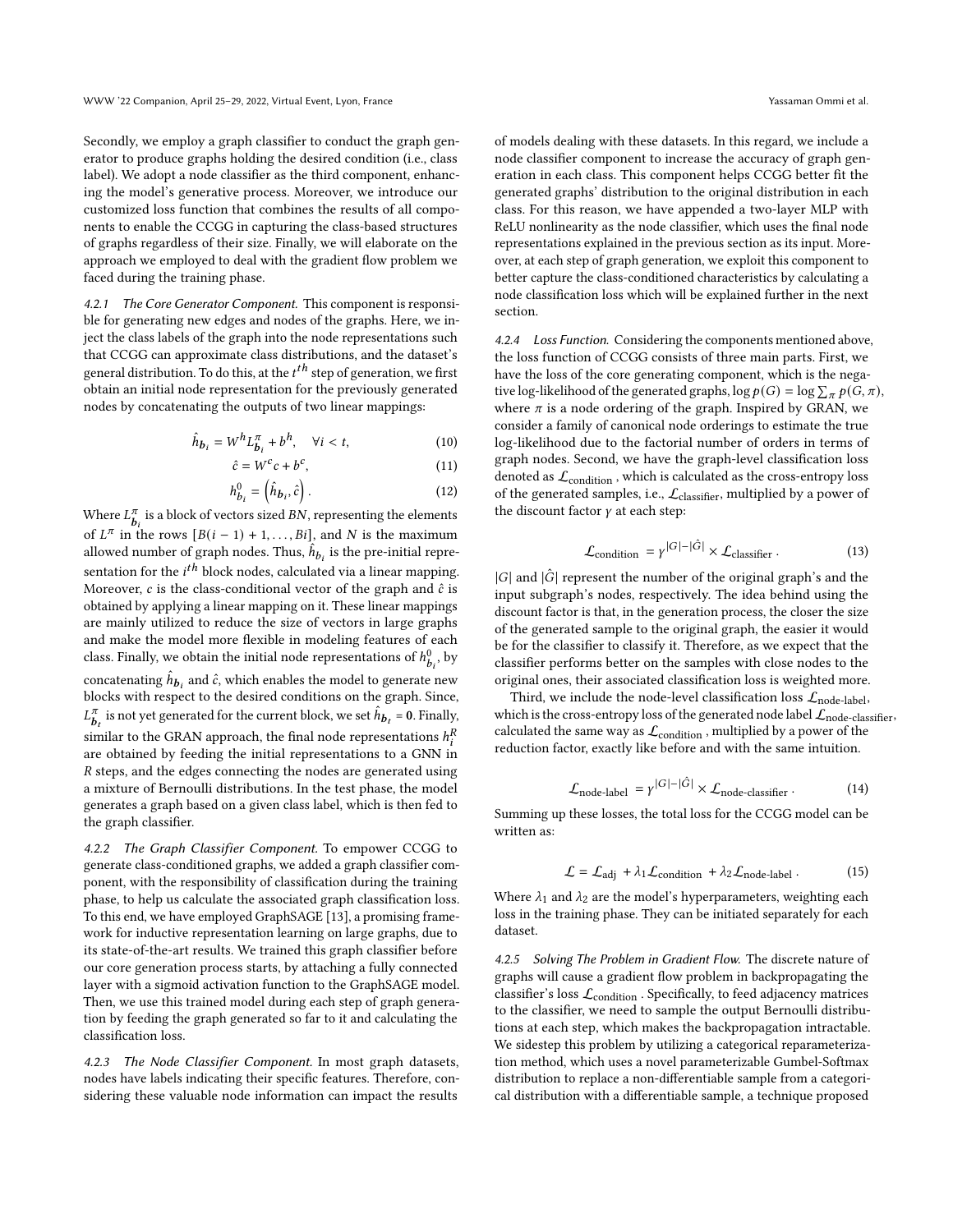<span id="page-4-0"></span>Table 1: Comparison of CCGG and the baseline model's generated graphs' statistical properties. The Real row indicates the value of the original graphs, while other rows include the absolute values of the differences between the generated and the original graphs. Smaller values of the absolute differences indicate better performance.

| Dataset          | Properties        | LCC      |        | ТC       |        | <b>CPL</b> |       | Mean D   |       | <b>GINI</b> |       |
|------------------|-------------------|----------|--------|----------|--------|------------|-------|----------|-------|-------------|-------|
|                  | Classes<br>Models | $\theta$ |        | $\theta$ |        | 0          |       | $\theta$ |       | $\theta$    |       |
| NCI <sub>1</sub> | Real              | 25.206   | 36.052 | 0.034    | 0.092  | 4.974      | 6.239 | 2.163    | 2.194 | 0.085       | 0.120 |
|                  | <b>CONDGEN</b>    | 9.971    | 16.043 | 15.026   | 27.097 | 2.605      | 3.726 | 0.839    | 0.620 | 0.338       | 0.394 |
|                  | CCGG              | 1.225    | 1.416  | 1.873    | 2.397  | 0.925      | 1.647 | 0.207    | 0.264 | 0.022       | 0.032 |
| <b>PROTEINS</b>  | Real              | 47.670   | 22.267 | 34.302   | 17.242 | 5.605      | 3.330 | 3.798    | 3.641 | 0.052       | 0.035 |
|                  | <b>CONDGEN</b>    | 19.625   | 6.578  | 155.396  | 38.912 | 3.741      | 1.662 | 0.149    | 1.520 | 0.479       | 0.255 |
|                  | CCGG              | 3.330    | 2.347  | 73.205   | 11.051 | 3.009      | 1.074 | 1.679    | 0.727 | 0.056       | 0.005 |

Table 2: Graph classification accuracy of each individual class

| Dataset          | Classes | GraphSAGE |         | DiffPool       |         | <b>DGCNN</b>   |         |  |
|------------------|---------|-----------|---------|----------------|---------|----------------|---------|--|
|                  |         | CONDGEN   | CCGG    | <b>CONDGEN</b> | CCGG    | <b>CONDGEN</b> | CCGG    |  |
| NCI <sub>1</sub> |         | 55.32 %   | 61.00%  | 71.73 %        | 70.37 % | 64.81%         | 51.61 % |  |
|                  |         | 78.07%    | 81.91 % | 62.11 %        | 67.01%  | 69.27 %        | 74.71%  |  |
| <b>PROTEINS</b>  | 0       | 74.51 %   | 75.16 % | 81.62 %        | 88.81%  | 71.09 %        | 71.55 % |  |
|                  |         | 58.47 %   | 56.23 % | 63.13 %        | 65.24 % | 55.38 %        | 60.48%  |  |

<span id="page-4-1"></span>Table 3: Graph classification quality measured using AUC (Area Under ROC Curve: Measures how well a parameter or a model can distinguish between right and wrong connections.)

| Dataset          | GraphSAGE      |      | DiffPool       |      | DGCNN          |      |  |
|------------------|----------------|------|----------------|------|----------------|------|--|
|                  | <b>CONDGEN</b> | CCGG | <b>CONDGEN</b> | CCGG | <b>CONDGEN</b> | CCGG |  |
| NCI <sub>1</sub> | 0.66           | 0.71 | 0.63           | 0.65 | 0.65           | 0.63 |  |
| <b>PROTEINS</b>  | 0.67           | 0.69 | 0.72           | 0.77 | 0.59           | 0.67 |  |

in [\[14\]](#page-5-19). Following this method, we sample stochastic binary neurons for generating new edges in the training phase, and for the evaluation phase, we sample the mixture of Bernoulli distributions.

#### 5 EXPERIMENTS

In this section, we elaborate on the datasets and the metrics we have used to validate the efficacy of our proposed model for classconditional graph generation.

# 5.1 Datasets

PROTEINS: This dataset contains 1113 graphs, having from 100 to 620 nodes. Each graph represents a protein structure, with amino acids as their nodes, and an edge connects two nodes if they are less than 6 Angstroms apart. These graphs are categorized into two enzymes or non-enzymes classes.

NCI1: NCI1 is a cheminformatics dataset including 4110 graphs representing chemical compounds classified as positive or negative to cell lung cancer. The compound's molecule atoms form the graph's nodes, and their bonds denote the edges. Their number of nodes ranges from 8 to 111.

#### 5.2 Experimental Setup

We have used three GraphSAGE convolutional layers for our classifier model, with 32 output channels, followed by a two-layer MLP with ReLU non-linearity. The final output of the classifier is equal to the number of classes in each dataset. Then, in CCGG, node representation dimensions are set to 512 for the NCI1 and 384 for

the PROTEINS. In each case, a subvector of 256 represents the class data. Recommended by the GRAN paper and confirmed by our results, we have set the number of Bernoulli components to 20 and used seven layers of GNNs. For our node label predictor, we used a three-layer MLP with ReLU non-linearity. Its input is the node representation, where the hidden dimensions of middle layers are set to 256. Also, the output's size equals the number of node labels in each dataset, which is 3 and 37 for the PROTEINS and NCI1 datasets, respectively. Also, we have set  $\gamma$ 's value to 0.8 for our loss function's calculation. Moreover, we exploited the Adam optimizer for training different parts of our model.

#### 5.3 Compared Method

The problem of class-conditional graph generation is a relatively unexplored one. Therefore, there are not many baseline models available for comparison. We test the performance of CCGG against CONDGEN [\[28\]](#page-6-6), a formerly proposed method, with state-of-the-art results in conditional graph generation, using Generative Adversarial Nets (GAN). However, since CONDGEN doesn't directly address the class-conditional problem, we have set its condition to the class label for models' equivalence. We have used the same experimental setup during the train and test steps to perform a fair comparison with the baseline.

#### 5.4 Performance Metrics

For evaluating the generated graphs, we have used some statisticsbased metrics. Our statistics-based metrics are LCC (Largest Connected Component), TC (Triangle Count), Mean D (Mean Degree of Nodes), GINI (Gini index) of the degree distribution [\[10\]](#page-5-20), and CPL (Characteristic Path Length). Moreover, we have calculated the accuracy and the Area Under the Curve (AUC) for evaluating the classification task of CCGG (Accuracy is calculated separately for each class, as the percentage of total correct classifications of the given class divided by the total number of the generated instances).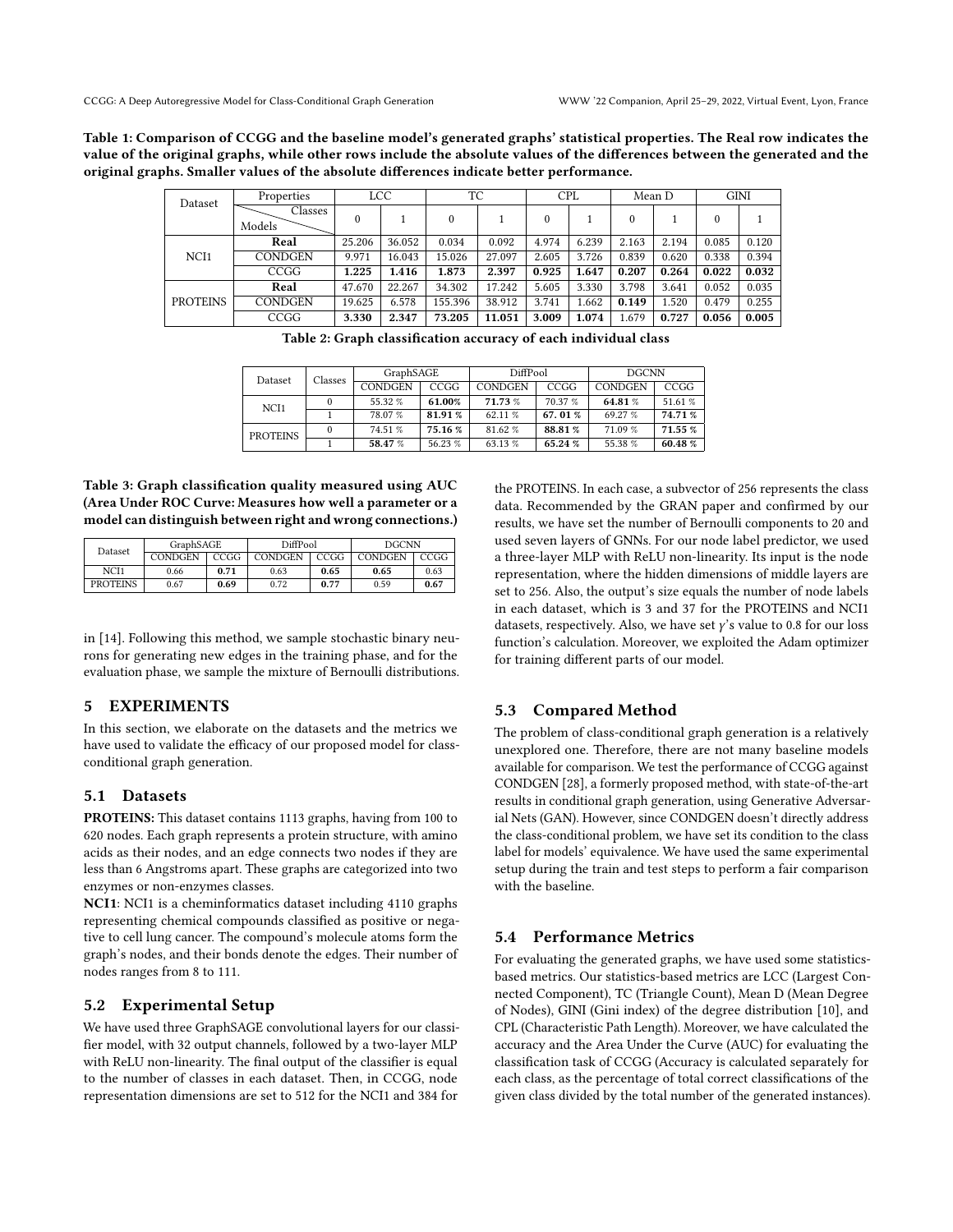WWW '22 Companion, April 25–29, 2022, Virtual Event, Lyon, France Yassaman Ommi et al.

### 6 RESULTS AND DISCUSSION

In this section, we confirm the efficacy of CCGG by reporting our results on real-world datasets. We have also evaluated CCGG's outputs by two other graph classifiers (in addition to the primary classifier GraphSAGE, which is also utilized in the components of the proposed model), namely, DGCNN [\[23\]](#page-6-8), and DiffPool [\[29\]](#page-6-9), to support its validity. Note that these two classifiers were not used during the training phase.

According to the statistics-based metrics shown in Table [1,](#page-4-0) CCGG outperforms the baseline results. Furthermore, we have reported the accuracy of classification in each class of the datasets, as well as the Area Under the Curve (AUC), in the Tables [2](#page-4-0) and [3,](#page-4-1) respectively. Our model has achieved better results than CONDGEN in both datasets, with few exceptions. Utilizing the class vectors in the model's input and using the node label predictor facilitates the classconditional generation task. The quality of the generated graphs are also preserved and, in most cases, improved (as confirmed by Table [1\)](#page-4-0). This is because the model is trained to minimize the CCGG's loss function in Eq. [\(15\)](#page-3-0), which maintains the balance between each task.

As mentioned before, CCGG's results were also experimented with using two other classifiers, which were not used during the training phase. One of them is DiffPool, a differentiable graph pooling module that can be used to generate hierarchical representations of graphs by adapting to various GNN architectures, and the other one is DGCNN, an end-to-end deep learning architecture for graph classification, which directly accepts graphs as inputs, without the need of any preprocessing.

However, despite the superiority of CCGG's results in most cases, there are still a few places where the baseline outperforms us. We can find the reason behind this by examining the classifiers themselves. The study performed in [\[6\]](#page-5-21) provides a fair comparison of graph classifiers, which shows that the graph classifiers do not guarantee perfect performance. More precisely, according to [\[6\]](#page-5-21), their classification accuracy never exceeds 80 percent on NCI1 and PRO-TEINS datasets. Therefore, it brings an intrinsic and unavoidable error in our training phase. We compute the part of our training loss concerning graph classification. We use the imperfect graph classifiers to classify the generated samples in the testing phase. Considering all these, the CCGG model outperforms the baseline, with only a few exceptions. These exceptions mainly occur when DGCNN is employed to classify the generated samples in the test stage, while the model parameters are trained using the Graph-SAGE. It is also worth mentioning that according to [\[6\]](#page-5-21), DGCNN has a relatively lower classification accuracy compared to Diffpool, the other classifier used in the test phase. Our obtained results also show that the performance computed by the DGCNN classifier (as the evaluator) is generally lower both for CCGG and CONDGEN (compared to GraphSAGE and DiffPool), which may be due to the lower capability of the DGCNN classifier itself.

#### 7 CONCLUSION

This paper introduced CCGG, an autoregressive model for solving class-conditioned graph generation problems based on a previously proposed generative model. We used two real-world datasets and achieved state-of-the-art performance on them. Our future direction

will extend the model's scalability in generating larger graphs. We hope this work will inspire further research on new applications of class-conditional graph generation.

#### **REFERENCES**

- <span id="page-5-5"></span>[1] Rim Assouel, Mohamed Ahmed, Marwin H Segler, Amir Saffari, and Yoshua Bengio. 2018. Defactor: Differentiable edge factorization-based probabilistic graph generation. arXiv preprint arXiv:1811.09766 (2018).
- <span id="page-5-7"></span>[2] Aleksandar Bojchevski, Oleksandr Shchur, Daniel Zügner, and Stephan Günnemann. 2018. NetGAN: Generating Graphs via Random Walks. In International Conference on Machine Learning. 609–618.
- <span id="page-5-14"></span>[3] Jun Cheng, Fuxiang Wu, Yanling Tian, Lei Wang, and Dapeng Tao. 2020. RiFeGAN: Rich feature generation for text-to-image synthesis from prior knowledge. In Proceedings of the IEEE/CVF Conference on Computer Vision and Pattern Recognition. 10911–10920.
- <span id="page-5-9"></span>[4] Nicola De Cao and Thomas Kipf. 2018. MolGAN: An implicit generative model for small molecular graphs. In ICML Workshop on Theoretical Foundations and Applications of Deep Generative Models.
- <span id="page-5-0"></span>Paul Erdős and Alfréd Rényi. 1960. On the evolution of random graphs. Publ. Math. Inst. Hung. Acad. Sci 5, 1 (1960), 17–60.
- <span id="page-5-21"></span>[6] Federico Errica, Marco Podda, Davide Bacciu, and Alessio Micheli. 2019. A fair comparison of graph neural networks for graph classification. arXiv preprint arXiv:1912.09893 (2019).
- <span id="page-5-2"></span>[7] Faezeh Faez, Yassaman Ommi, Mahdieh Soleymani Baghshah, and Hamid R Rabiee. 2021. Deep graph generators: A survey. IEEE Access 9 (2021), 106675– 106702.
- <span id="page-5-16"></span>[8] Shuangfei Fan and Bert Huang. 2020. Attention-Based Graph Evolution. In Pacific-Asia Conference on Knowledge Discovery and Data Mining. Springer, 436– 447.
- <span id="page-5-8"></span>[9] Anuththari Gamage, Eli Chien, Jianhao Peng, and Olgica Milenkovic. 2020. Multi-MotifGAN (MMGAN): Motif-Targeted Graph Generation And Prediction. In ICASSP 2020-2020 IEEE International Conference on Acoustics, Speech and Signal Processing (ICASSP). IEEE, 4182–4186.
- <span id="page-5-20"></span>[10] Swati Goswami, C.A. Murthy, and Asit K. Das. 2018. Sparsity measure of a network graph: Gini index. Information Sciences 462 (2018), 16–39. [https:](https://doi.org/10.1016/j.ins.2018.05.044) [//doi.org/10.1016/j.ins.2018.05.044](https://doi.org/10.1016/j.ins.2018.05.044)
- <span id="page-5-12"></span>[11] Bin Guo, Hao Wang, Yasan Ding, Shaoyang Hao, Yueqi Sun, and Zhiwen Yu. 2019. c-TextGen: Conditional Text Generation for Harmonious Human-Machine Interaction. CoRR abs/1909.03409 (2019). arXiv[:1909.03409](https://arxiv.org/abs/1909.03409) [http://arxiv.org/abs/](http://arxiv.org/abs/1909.03409) [1909.03409](http://arxiv.org/abs/1909.03409)
- <span id="page-5-6"></span>[12] Xiaojie Guo, Liang Zhao, Zhao Qin, Lingfei Wu, Amarda Shehu, and Yanfang Ye. 2020. Interpretable deep graph generation with node-edge co-disentanglement. In Proceedings of the 26th ACM SIGKDD international conference on knowledge discovery & data mining. 1697–1707.
- <span id="page-5-4"></span>[13] Will Hamilton, Zhitao Ying, and Jure Leskovec. 2017. Inductive representation learning on large graphs. In Advances in neural information processing systems. 1024–1034.
- <span id="page-5-19"></span>[14] Eric Jang, Shixiang Gu, and Ben Poole. 2017. Categorical Reparameterization with Gumbel-Softmax. arXiv[:1611.01144](https://arxiv.org/abs/1611.01144) [stat.ML]
- <span id="page-5-15"></span>[15] Wengong Jin, Kevin Yang, Regina Barzilay, and Tommi Jaakkola. 2019. Learning Multimodal Graph-to-Graph Translation for Molecular Optimization. arXiv[:1812.01070](https://arxiv.org/abs/1812.01070) [cs.LG]
- <span id="page-5-10"></span>[16] Minguk Kang and Jaesik Park. 2020. Contragan: Contrastive learning for conditional image generation. Advances in Neural Information Processing Systems 33 (2020), 21357–21369.
- <span id="page-5-13"></span>[17] Yitong Li, Zhe Gan, Yelong Shen, Jingjing Liu, Yu Cheng, Yuexin Wu, Lawrence Carin, David Carlson, and Jianfeng Gao. 2019. Storygan: A sequential conditional gan for story visualization. In Proceedings of the IEEE/CVF Conference on Computer Vision and Pattern Recognition. 6329–6338.
- <span id="page-5-1"></span>[18] Yibo Li, Liangren Zhang, and Zhenming Liu. 2018. Multi-objective de novo drug design with conditional graph generative model. Journal of cheminformatics 10, 1 (2018), 33.
- <span id="page-5-3"></span>[19] Renjie Liao, Yujia Li, Yang Song, Shenlong Wang, Will Hamilton, David K Duvenaud, Raquel Urtasun, and Richard Zemel. 2019. Efficient graph generation with graph recurrent attention networks. In Advances in Neural Information Processing Systems. 4257–4267.
- <span id="page-5-18"></span>[20] Qi Liu, Miltiadis Allamanis, Marc Brockschmidt, and Alexander Gaunt. 2018. Constrained graph variational autoencoders for molecule design. In Advances in neural information processing systems. 7795–7804.
- <span id="page-5-11"></span>[21] Yuzhong Liu, Qiyang Zhao, and Cheng Jiang. 2017. Conditional image generation using feature-matching GAN. In 2017 10th International Congress on Image and Signal Processing, BioMedical Engineering and Informatics (CISP-BMEI). 1–5. [https:](https://doi.org/10.1109/CISP-BMEI.2017.8302049) [//doi.org/10.1109/CISP-BMEI.2017.8302049](https://doi.org/10.1109/CISP-BMEI.2017.8302049)
- <span id="page-5-17"></span>[22] Tengfei Ma, Jie Chen, and Cao Xiao. 2018. Constrained generation of semantically valid graphs via regularizing variational autoencoders. In Advances in Neural Information Processing Systems. 7113–7124.